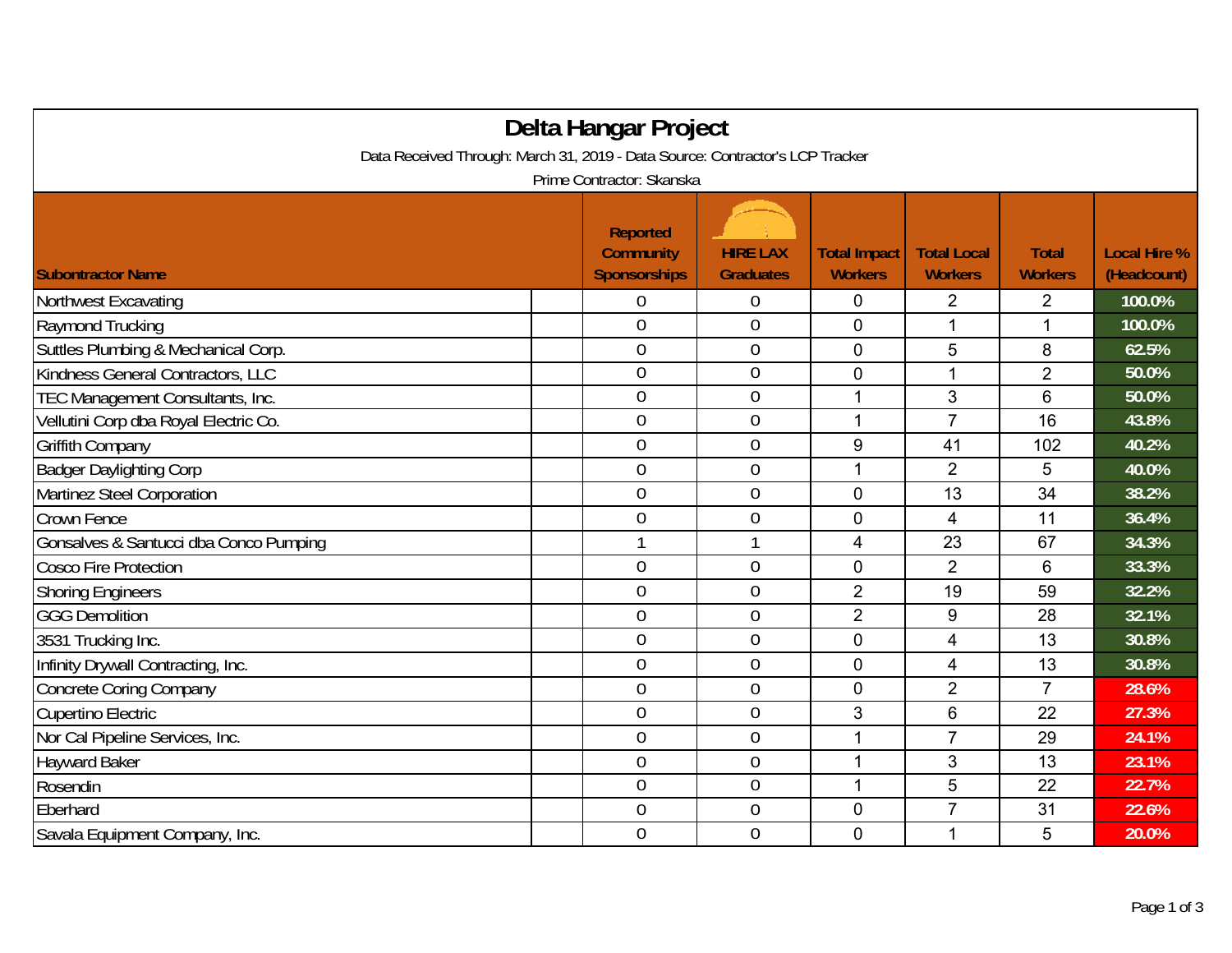| Delta Hangar Project                                                                                       |            |                                                     |                                     |                                       |                                      |                                |                                    |  |
|------------------------------------------------------------------------------------------------------------|------------|-----------------------------------------------------|-------------------------------------|---------------------------------------|--------------------------------------|--------------------------------|------------------------------------|--|
| Data Received Through: March 31, 2019 - Data Source: Contractor's LCP Tracker<br>Prime Contractor: Skanska |            |                                                     |                                     |                                       |                                      |                                |                                    |  |
| <b>Subontractor Name</b>                                                                                   |            | Reported<br><b>Community</b><br><b>Sponsorships</b> | <b>HIRE LAX</b><br><b>Graduates</b> | <b>Total Impact</b><br><b>Workers</b> | <b>Total Local</b><br><b>Workers</b> | <b>Total</b><br><b>Workers</b> | <b>Local Hire %</b><br>(Headcount) |  |
|                                                                                                            |            | $\boldsymbol{0}$                                    | $\boldsymbol{0}$                    |                                       |                                      |                                | 18.8%                              |  |
| SRD Engineering, Inc.<br>The Herrick Corporation                                                           |            | $\overline{2}$                                      | $\theta$                            | 2<br>$\overline{2}$                   | 6<br>8                               | 32<br>45                       | 17.8%                              |  |
| Century Sweeping, Inc.                                                                                     |            | $\theta$                                            | $\mathbf 0$                         | 0                                     | 1                                    | 6                              | 16.7%                              |  |
| <b>Xcel Mechanical Systems</b>                                                                             |            | $\boldsymbol{0}$                                    | $\boldsymbol{0}$                    | 0                                     | $\overline{2}$                       | 12                             | 16.7%                              |  |
| Mike Zarp, Inc.                                                                                            |            | $\theta$                                            | $\boldsymbol{0}$                    | $\overline{2}$                        | $\overline{2}$                       | 13                             | 15.4%                              |  |
| R.J. Lalonde, Inc.                                                                                         |            | $\mathbf 0$                                         | $\mathbf 0$                         | 1                                     | 1                                    | $\overline{7}$                 | 14.3%                              |  |
| Red Hawk Fence & Environmental Services                                                                    |            | $\overline{0}$                                      | $\boldsymbol{0}$                    | 0                                     | 1                                    | 8                              | 12.5%                              |  |
| <b>Adkan Engineers</b>                                                                                     |            | $\overline{0}$                                      | $\overline{0}$                      | 0                                     | $\mathbf 0$                          | $6\phantom{1}6$                | 0.0%                               |  |
| <b>B &amp; I Equipment Rental LLC</b>                                                                      |            | $\mathbf 0$                                         | $\mathbf 0$                         | 0                                     | $\overline{0}$                       | 5                              | 0.0%                               |  |
| <b>Bill Higgins</b>                                                                                        |            | $\boldsymbol{0}$                                    | $\overline{0}$                      | 0                                     | $\overline{0}$                       | 3                              | 0.0%                               |  |
| Davidson Laddison Inc dba Addision Equipment Rental                                                        | <b>NEW</b> | $\overline{0}$                                      | $\overline{0}$                      | 0                                     | $\mathbf 0$                          | 1                              | 0.0%                               |  |
| <b>ECCO Equipment Corporation</b>                                                                          |            | $\overline{0}$                                      | $\mathbf 0$                         | 0                                     | $\overline{0}$                       | 1                              | 0.0%                               |  |
| <b>Excalibur Well Services Corp</b>                                                                        |            | $\overline{0}$                                      | $\mathbf 0$                         | 0                                     | $\overline{0}$                       | 23                             | 0.0%                               |  |
| F & B Equipment LLC                                                                                        |            | $\overline{0}$                                      | $\mathbf 0$                         | 0                                     | $\overline{0}$                       | 1                              | 0.0%                               |  |
| Fine Grade Equipment, Inc.                                                                                 | <b>NEW</b> | $\theta$                                            | $\boldsymbol{0}$                    | 0                                     | $\overline{0}$                       | 1                              | 0.0%                               |  |
| G.B.H. Enterprises Inc                                                                                     |            | $\overline{0}$                                      | $\overline{0}$                      | 0                                     | $\mathbf 0$                          | 1                              | 0.0%                               |  |
| Gonsalves & Santucci, Inc. dba Conco                                                                       |            | $\overline{0}$                                      | $\overline{0}$                      | 0                                     | $\Omega$                             | 1                              | 0.0%                               |  |
| Jagur Tractor                                                                                              |            | $\theta$                                            | $\mathbf 0$                         | 0                                     | $\overline{0}$                       | 1                              | 0.0%                               |  |
| LA Excavating, Inc dba Alward Equipment Rental                                                             |            | $\overline{0}$                                      | $\overline{0}$                      | 0                                     | $\mathbf 0$                          | 1                              | 0.0%                               |  |
| <b>MBI Excavation</b>                                                                                      |            | $\overline{0}$                                      | $\mathbf 0$                         | 0                                     | $\overline{0}$                       | 6                              | 0.0%                               |  |
| Merli Concrete Pumping                                                                                     |            | $\boldsymbol{0}$                                    | $\boldsymbol{0}$                    | 0                                     | $\mathbf 0$                          | 3                              | 0.0%                               |  |
| Mr. Crane, Inc.                                                                                            |            | $\boldsymbol{0}$                                    | $\boldsymbol{0}$                    | 0                                     | $\mathbf 0$                          | 30                             | 0.0%                               |  |
| P. Riley Enterprises DBA Rileys Scraper Rental                                                             |            | $\overline{0}$                                      | $\mathbf 0$                         | 0                                     | $\overline{0}$                       | 1                              | 0.0%                               |  |
| Pavement Recycling Systems, Inc.                                                                           |            | $\overline{0}$                                      | $\mathbf 0$                         | 0                                     | $\mathbf 0$                          | 3                              | 0.0%                               |  |